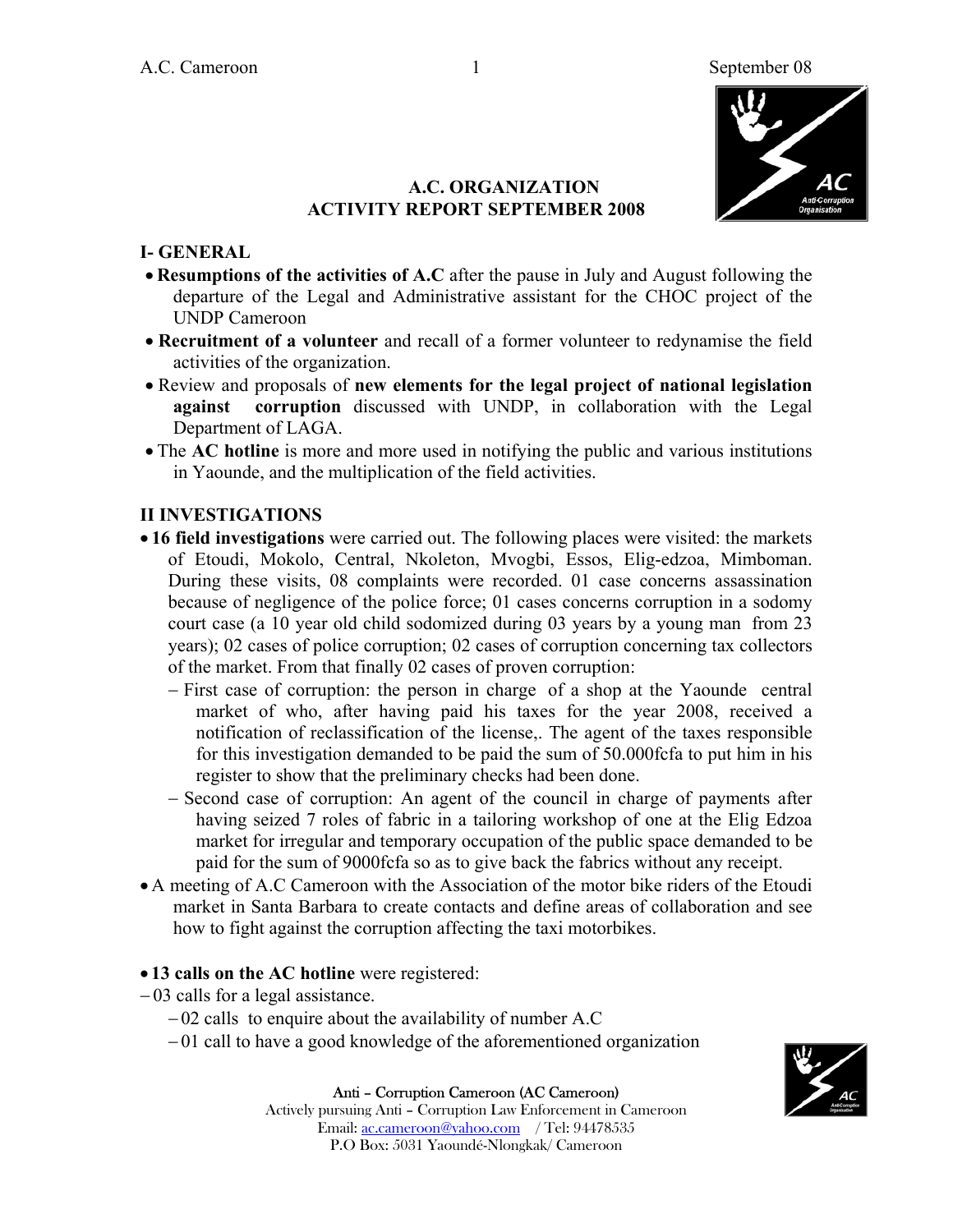- − 01 call concerning a suspicion of corruption in a case of heredity and administration of the goods of one late person.
- − 04 calls to ask for advise and to encourage A.C in its delicate task.
- − 02 calls for which the callers remained silent.
- **244 posters** were posted at 19 different places: the Law courts of the administrative center, the direction of the taxes (Omnisport), the CNPS, the MINSANTE, the MINJUSTICE, the MINESEC, the E.N.S, the MINAT, the Ministry of Trade, and the markets enumerated above.
- Observations noted during investigations:
	- − With the Law courts of Yaounde Administrative Center several of posters were torn.
	- − The tradesmen complain more of the fraudulent tax agents and price controllers who arrive usually without badges nor mission orders.
	- − Communal agents who do not deliver receipts after traders had paid their council dues.
	- − The acquisition of stores in newly constructed buildings difficult and businesses under the table very rampant.
	- − Sometimes the tradesmen are unaware or pretend to be unaware of their obligations and duties towards the tax authorities and councils and maintain corrupt practices with the agents of these bodies.

### **III LEGAL**

- A.C. studied and analyzed judgment N°1529/CO of the 08/07/08 of the Court of First Instance of Yaounde Administrative Center in the case of the state and Issouk Konde against Mrs. Ekossono with the maiden name of Moudine Louise for corruption.
- AC noticed that both parties were not notified.
- Follow-up of another case by AC at the legal department to ensure that the accused in the case of sodomy had been duly served with a warrant to remain behind bars and to prevent attempted corruption of the gendarmes in charge of the preliminary investigation.
- Setting up a working arrangement with a Bailiff with an aim of testifying of corruption (case of the central market).
- Review and proposals of new elements for the project of the national legislation against corruption, with UNDP, in collaboration with the legal department of LAGA.

## **IV MEDIA**

- **2 newspaper articles** were produced and pushed through to the press: 1 in French and 1 in English.
- Guests: Barrister Dzodo Maurice one of two lawyers in the case of the students.
- Subjects developed on the fight against corruption : Capacity of ordinary citizens to carryout legal proceedings against corrupt civil servants.
- 1 press article in French and 1 article in English making a percentage of French 50% and English 50%.

#### Anti – Corruption Cameroon (AC Cameroon)

Actively pursuing Anti – Corruption Law Enforcement in Cameroon Email: ac.cameroon@yahoo.com / Tel: 94478535 P.O Box: 5031 Yaoundé-Nlongkak/ Cameroon

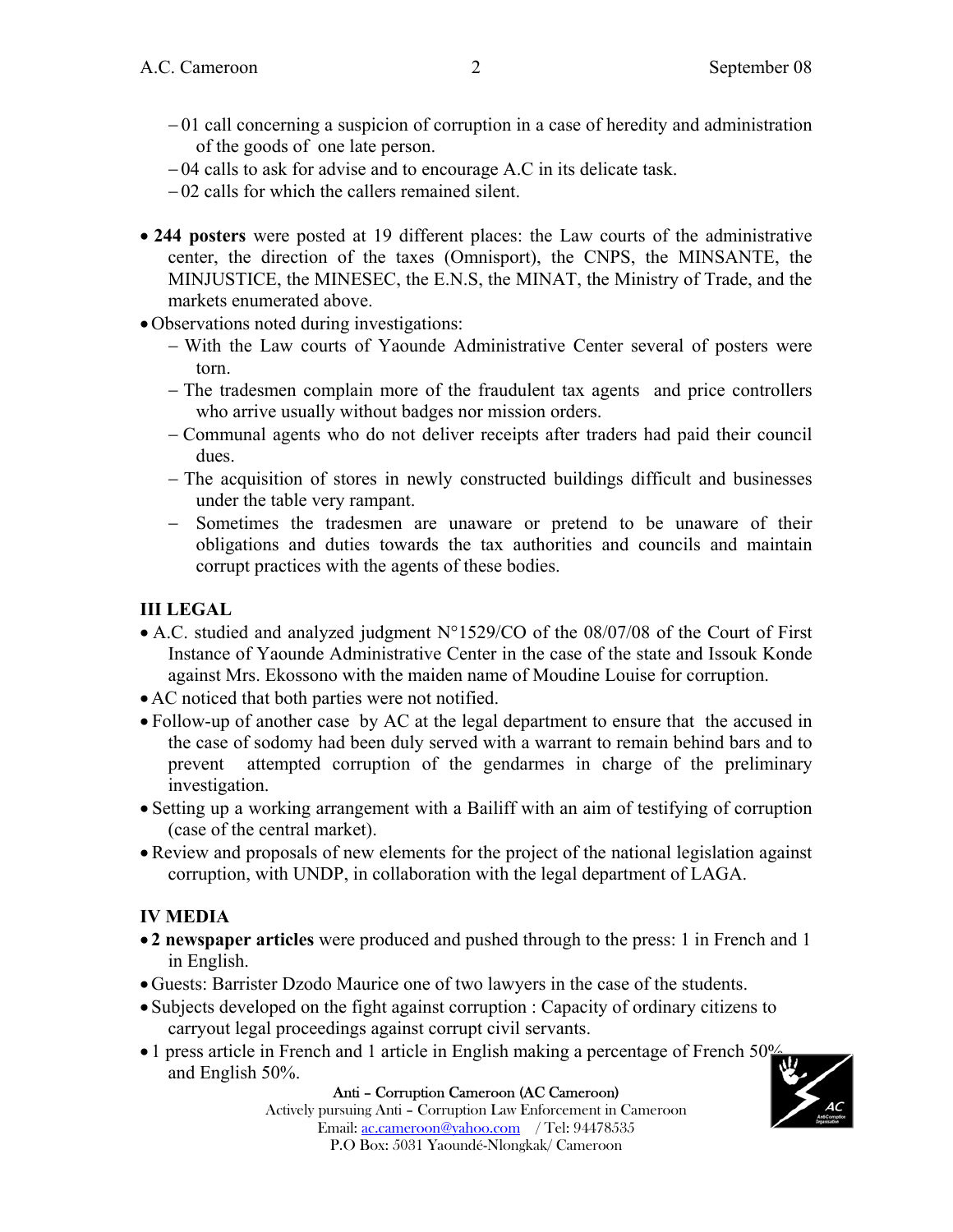• An accountable results oriented system was created to classify the media pieces following the model "Organic System".

### **V- HUMAN RESOURCES**

- Interview and recruitment of a committed volunteer.
- Recruitment of a former volunteer in order to activate the field activities and to make direct contact with the new volunteer for one week.

### **VI RELATIONSHIPS TO OTHER INSTITUTIONS**

- A.C. Cameroon participated in a meeting held at the Ecumenical Service for Peace the with the representative of the Prime Ministry, the team of the Program CHOC represented by Dr. Michel Van Hultein and Marius Talla of the UNDP as well as the members of the Civil Society and some NGOs notably Youth 4 Integrity International, RECAAD Cameroon, Transparency International. The topic of the meeting was entitled: "Access to Justice in the Project of the Fight against Corruption"
- 80% of the proposals of A.C. Cameroon were taken into account in improving the national legislation against corruption project.

### **VII RELATION WITH OTHER NGOs**

• Meeting with Youth 4 Integrity International so as to get cases concerning the victims of corruption and to forward them to the court for legal action.

### **VIII MANAGEMENT**

•Recruitment of a volunteer and recall of a former volunteer to for redynamise the field activities of the organization.

### **IX- FINANCES**

**The expenditure of AC per budgetary lines of September 08** 

| <b>Amount</b> | <b>Budgetary heading</b>              | <b>Details</b>              | <b>USD</b> amount |
|---------------|---------------------------------------|-----------------------------|-------------------|
| <b>FCFA</b>   |                                       |                             |                   |
| 162,000       | <b>Investigations</b>                 | 16 investigations           | \$360.4           |
|               | <b>Operations</b>                     |                             |                   |
|               | Legal                                 | 1 case folllowed-up         |                   |
|               | Media                                 | press releases, 1 in French |                   |
|               |                                       | and 1 in English            |                   |
|               | <b>External Relations</b>             |                             |                   |
|               | <b>Management</b>                     |                             |                   |
| 27,545        | <b>Office</b>                         |                             | \$61.2            |
| 189,545       | <b>Total expenditure of September</b> |                             | 421.6\$           |